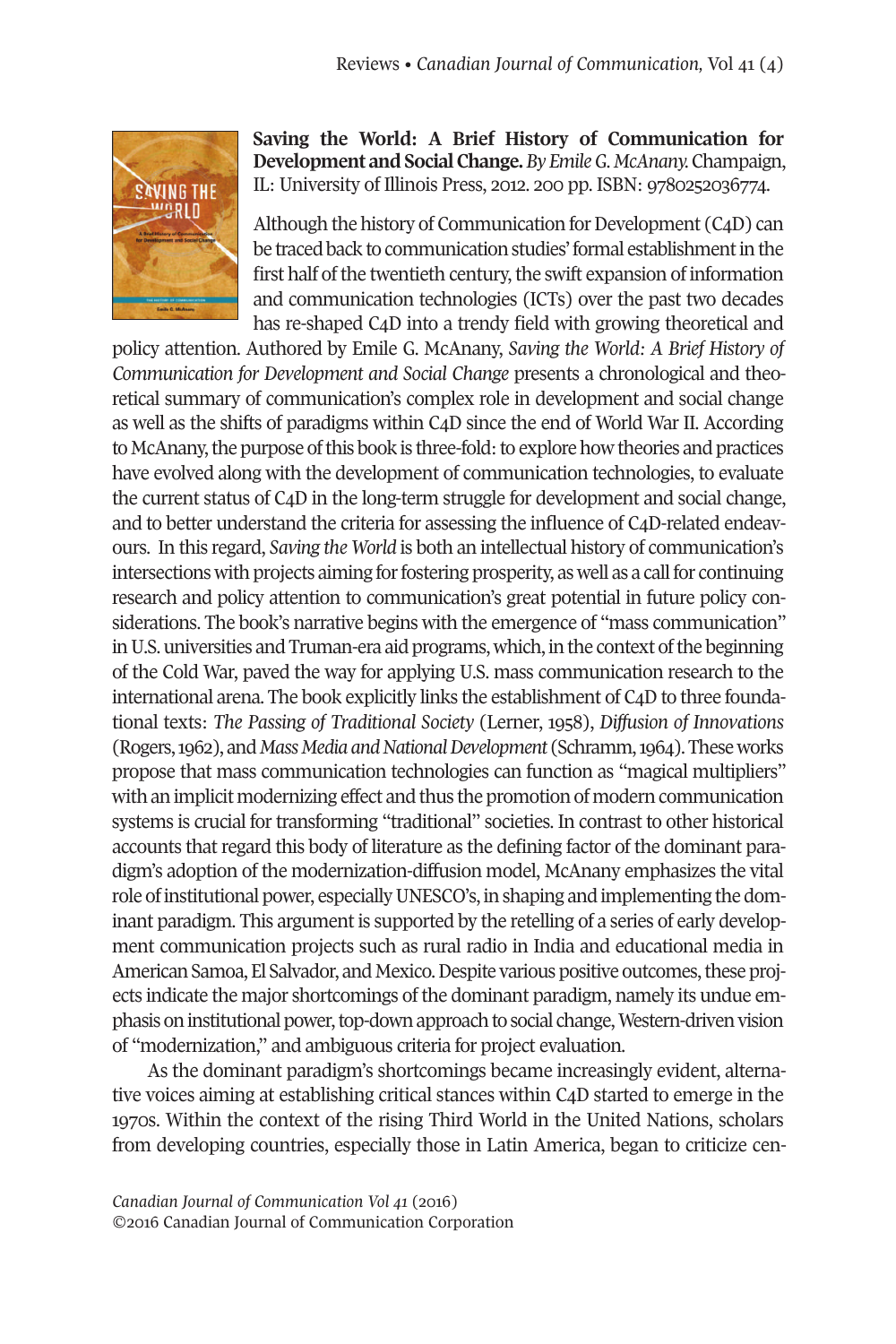tralized efforts from external funding agencies by revealing the Western-centric ideologies and ethnocentric assumptions underlying the modernization-diffusion model. This phase (the 1970s to the 1990s) can be roughly divided into the "dependency paradigm" and the "participatory paradigm," though the boundary between the two is often blurred. This critical era of C4Dis marked by seminal works such as *How to Read DonaldDuck* (Dorfman & Mattelart,1975), *Mass Communication andAmerican Empire* (Schiller, 1971), and *Pedagogy of the Oppressed* (Freire, 1970). In general, this body of literature collectively demonstrates how cultural imperialism and ideological oppression can function through C4D projects and it argues that participation and empowerment of the local community should be the primary considerations in the decision-making of development projects.

Of course, the emphasis on participation cannot be implemented without material support, but when such support comes from a funding community it becomes the stumbling block for empowering the local community. This challenge brought new initiatives focusing on supporting bottom-up innovations and micro-business practices. Commonly referred to as "social entrepreneurship," this emerging paradigm (since the 2000s) is the final paradigm examined by McAnany and the two prime examples addressed in the book, Ashoka and Grameen Bank, suggest a promising future for this approach. Although social entrepreneurship shares the same vision of local participation with the participatory paradigm, it can hardly be recognized as an emerging paradigm within C<sub>4</sub>D since it rarely addresses the role of communication for social change. Social entrepreneurship still offers four important lessons that might be adapted by C4D: 1) the marketing of innovative ideas can bring them to greater scales; 2) all change is local; 3) external funding should be a means to self-support; and 4) the evaluation of impact should be given primary attention in decision-making (pp. 112–115).

The book ends with two chapters evaluating the current status of C4D and discussing the field's possible future directions. For McAnany, there are valuable lessons to learn from all the paradigms and it is crucial for C4D researchers to recognize that theories themselves cannot bring social change. The shifts of academic discourse can easily be traced but it is much harder for such shifts to be translated into practice when real-world policies are infused with ideologies and institutional power. Although the history of C4D seems to have more failed efforts than successful ones, it still offers the following five important questions for future research inquiries (pp. 129–141):

"Funding sources and controls: who will be in charge?"

"Who defines success and how is it measured?"

"What role does innovation play in C4D projects?"

"How do people and technology relate to each other?"

"Can good ideas solve problems in different contexts?"

How these questions will be solved is beyond the book's scope, but there is no doubt that the future of C4D, as McAnany summarizes in the final chapter, will hinge upon technological innovations, knowledge emerging from universities, continuing inquiries on the parameters for C4D assessment, and public mobilization.